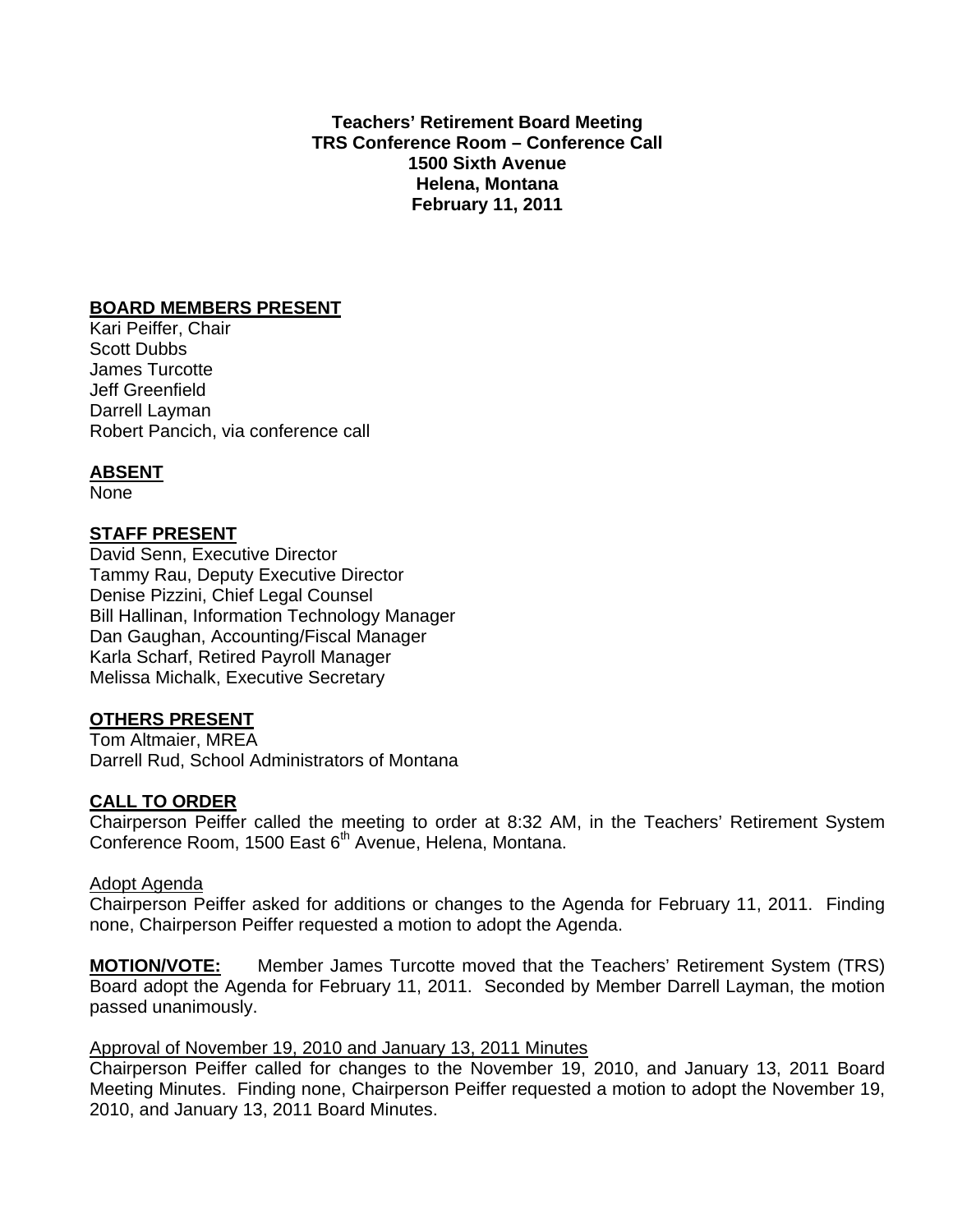**MOTION/VOTE:** Member Jeff Greenfield moved that the TRS Board adopt the November 19, 2010, and January 13, 2011 Board Meeting Minutes. Seconded by Member Scott Dubbs, the motion passed unanimously.

#### Public Comment on Board Related Items

Chairperson Peiffer called for public comment on Board related items. No public comments were made.

# **EXECUTIVE DIRECTOR'S REPORT**

## 2011 Legislation

Mr. David Senn reported on the status of the bills on which staff has testified.

| Bill            | <b>Status</b>                                         |
|-----------------|-------------------------------------------------------|
| House Bill 86   | Scheduled for second reading in the House             |
| House Bill 113  | Tabled in committee                                   |
| House Bill 116  | Heard in House State Administration Committee         |
| House Bill 189  | <b>Heard in House State Administration Committee</b>  |
| House Bill 197  | <b>Heard in House State Administration Committee</b>  |
| Senate Bill 54  | <b>Heard in Senate State Administration Committee</b> |
| Senate Bill 56  | Heard in Senate State Administration Committee        |
| Senate Bill 113 | <b>Heard in Senate State Administration Committee</b> |

Mr. Senn reviewed numerous other bills that may have an impact on the TRS. Mr. Senn called to the Board's attention a bill draft proposed by Representative Scott Reichner which would; provide a smaller DB plan for new hires; additional funding for TRS from excess oil and gas revenue, and suspend the GABA in any year that the contributions collected by TRS had not met the annual required contribution rate. Ms. Denise Pizzini also summarized several bills of possible interest to the TRS.

Member Turcotte expressed his concerns with Senate Bill 120, which would require contact information for appointed members to all state agency boards to be published and that this could possibly obstruct his ability to do business. Ms. Pizzini replied that the Board only speaks as a board and TRS will develop a way to handle it if the bill is successful.

# **LEGAL COUNSEL'S REPORT**

#### Summary of Legal Issues

Ms. Denise Pizzini reported that the Attorney General had not yet responded to our request for an opinion on the matter of releasing the names and benefit amounts of our highest benefit recipients to Montana Watchdog.

Ms. Pizzini also mentioned that Lynn Mavencamp filed a petition for judicial review alleging two additional claims in his petition. One count is that closing the portion of the meeting held for consideration of the hearing examiner's proposed decision, TRS's exceptions, and Mr. Mavencamp's responses to discuss litigation strategy was a violation of his constitutional right to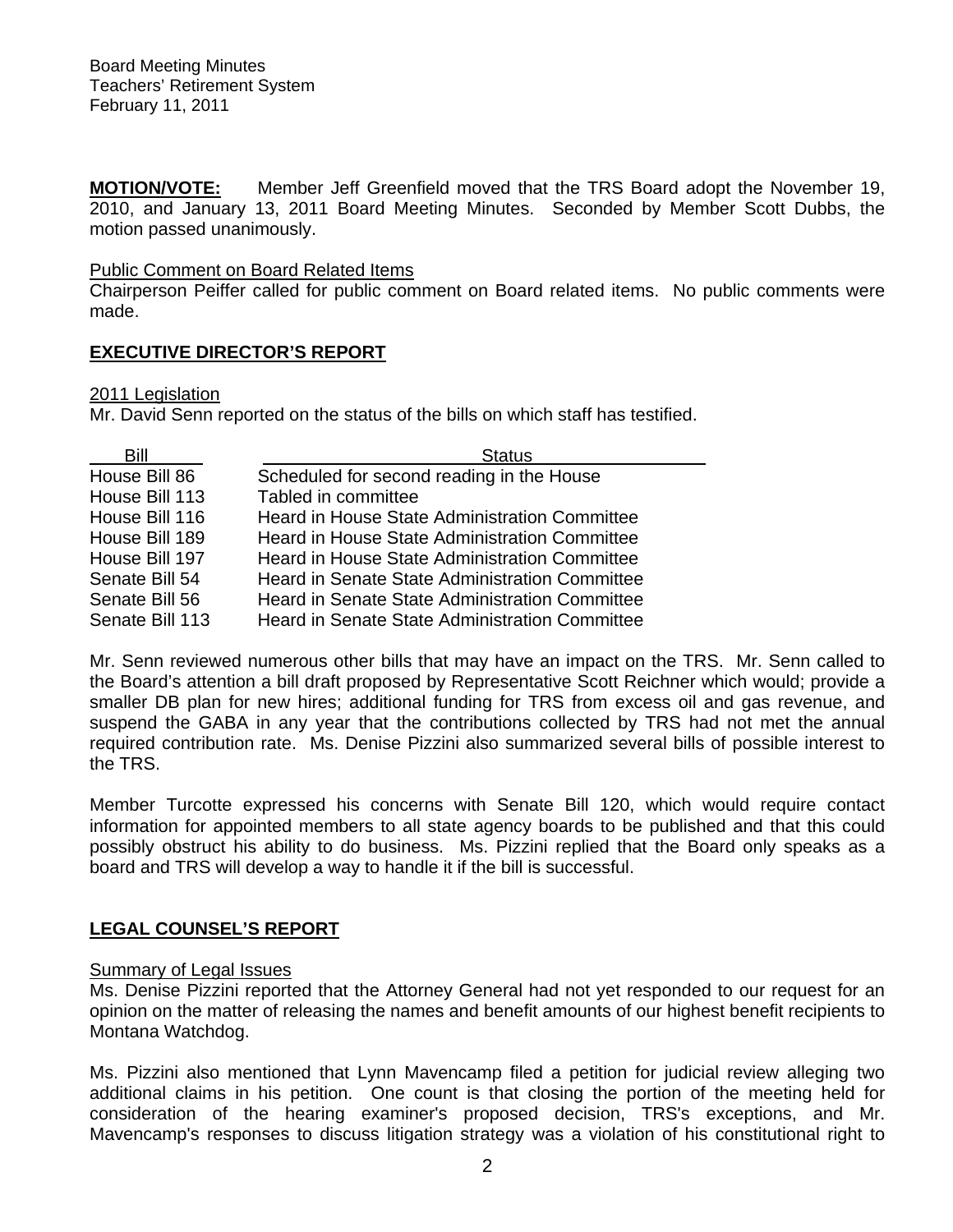Board Meeting Minutes Teachers' Retirement System February 11, 2011

know. In his second additional claim, Mr. Mavencamp alleged that he has a right to attorney fees, arguing it was bad faith for the Board not to accept the proposed decision of the Hearing Examiner. The TRS has until February 17, 2011 to file a response.

Ms. Pizzini informed the Board that TRS continues its investigation related to the post-retirement employment of the Superintendent in Ennis, including that TRS is monitoring the civil litigation filed by David Kelly against the Ennis School District, which involves some of the same issues being investigated by TRS.

Ms. Pizzini revealed that there has been a recent inquiry as to what Average Final Compensation amount is used to recalculate a member's second benefit, to be added to the original benefit, after they returned to work for at least three additional years. Member Dubbs stated that it was something worth thinking about. Member Turcotte replied that the latest AFC should be used. Member Greenfield responded that the highest AFC should be used. Ms. Pizzini suggested that TRS staff could provide the Board with analysis of the issue, including any legal considerations, for the Board's consideration at its next meeting. The Board agreed such analysis would be helpful.

Ms. Pizzini informed the Board of recent proposed federal regulations that may define TRS Board members as "municipal advisors", which regulations seem to fall in line with the Security Exchange Commission's recent interest in public pension regulation. Member Turcotte discussed the potential impact of the proposed regulations based on education and training requirements applicable to "municipal advisors". Ms. Pizzini indicated that TRS had provided comments to the proposed rules, and would continue to monitor the promulgation of the regulations.

#### **OTHER BUSINESS**

#### Out of State Travel Authorizations

Ms. Denise Pizzini requested to attend the 2011 National Association of Public Pension Attorneys (NAPPA) conference in Seattle, WA on June 22, 2011 through June 24, 2011. Mr. Bill Hallinan requested to attend the 2011 Public Retirement Information Systems Management (PRISM) annual conference in Jacksonville, FL from April 10, 2011 to April 13, 2011.

**MOTION/VOTE:** Member James Turcotte moved that the TRS Board approve the out of state travel for Denise Pizzini and Bill Hallinan. Seconded by Member Darrell Layman, the motion passed unanimously.

#### Policy of Nondiscrimination in Employment and Provision of Services

Mr. Senn reported that the changes recommended by the Board in November to the proposed nondiscrimination policy had been incorporated, and the policy is now ready for action by the Board. TRS staff recommends adoption.

**MOTION/VOTE:** Member Scott Dubbs moved that the TRS Board adopt the Nondiscrimination in Employment and Provision of Services as amended. Seconded by Member Darrell Layman, the motion passed unanimously.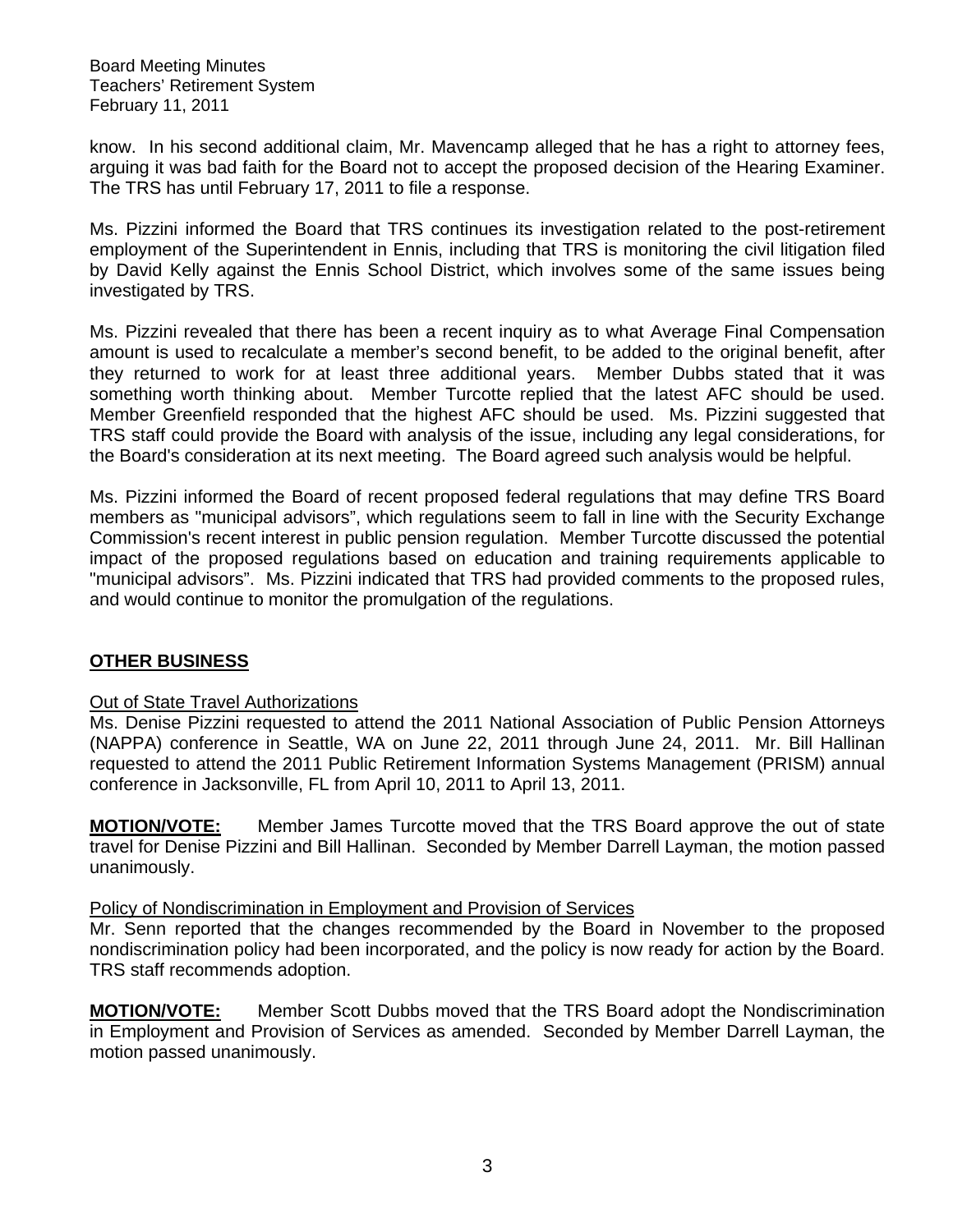#### Budget Amendment

Mr. Senn reported that the actuarial analysis required on bills requiring a fiscal note has cost more than anticipated. While it is difficult to estimate how much actuarial analysis will be required through the end of this session, it is clear that the level of interest in several funding proposals and for a new TRS system design will require several more hours of work. The Board originally budgeted \$40,000 for legislative analysis; as of this date, that amount is almost exhausted. Staff recommended the Board authorize an additional \$20,000. Alternatively, staff suggested the Board could wait until the May Board meeting when the exact amount of additional spending authorization would be known.

**MOTION/VOTE:** Member James Turcotte moved that the TRS Board table the budget amendment. Seconded by Member Jeff Greenfield, the motion passed unanimously.

#### Investment Report by Member James Turcotte

Member Turcotte reported on the activities of the Board of Investments (BOI). Member Turcotte pointed out that he asked the money manager at the BOI meeting on Tuesday and Wednesday, what changes were made to the overall structure of their investment strategy in 2008-2009 when the markets went down. The money manager replied that they did not make any changes because they maintained their philosophy in terms of investments and continued business as normal. Member Turcotte affirmed that this company was one of their better money managers in terms of their overall returns. Member Turcotte believes that having consistency of maintaining one's philosophy and only changing that policy if it will be good for the long term is the reason this money manager is one of their best. Member Turcotte went over the asset/liability study that was completed in December 2010. Member Turcotte reviewed the investment returns reported by BOI with the TRS Board. Member Turcotte stated that whenever benefit enhancements are proposed there has to be additional funding for those enhancements included in the legislation.

#### 2010 Comprehensive Annual Financial Report

Mr. Dan Gaughan updated the Board on the TRS annual report. Mr. Gaughan reported that supplies and materials, and repairs and maintenance were lower than last year due to the computer system that was installed in 2010. There was approximately \$38 million more paid in benefits this year over last year due to more people retiring this past year than the year before.

#### Financial Statements, Budget, and Delinquent Agency Reports

Mr. Dan Gaughan presented the financial and budget reports for the current fiscal year to date. Mr. Gaughan reported there is a \$20,000 expense shortfall due to the cost of the actuaries. Mr. Gaughan also reviewed the list of schools that have yet to turn in their monthly reports.

#### Update on IT Status

Mr. Bill Hallinan presented his report on the IT status to the Board. Mr. Hallinan updated the Board on TRS' continued investigation into the options for replacing or upgrading our current pension administration system. Mr. Hallinan was in contact with Provalient, a group from Phoenix, Arizona, who are the project managers for MPERA's new system. Provalient sent TRS a copy of their best practice methodology, with 43 different functional areas for a retirement system, as well as 1,587 best practice statements of how a system should function. The system that TRS utilizes has nine different functional areas with approximately 1,809 requirement statements. Mr. Hallinan compared the TRS system with that of Provalient. Mr. Hallinan stated that Alfred Munksgard was still willing to help TRS on developing a more updated system. Mr. Hallinan pointed out that the more specific TRS is on how they want the new system to perform, the less the cost will be and the more likely we will be able to buy exactly what TRS needs.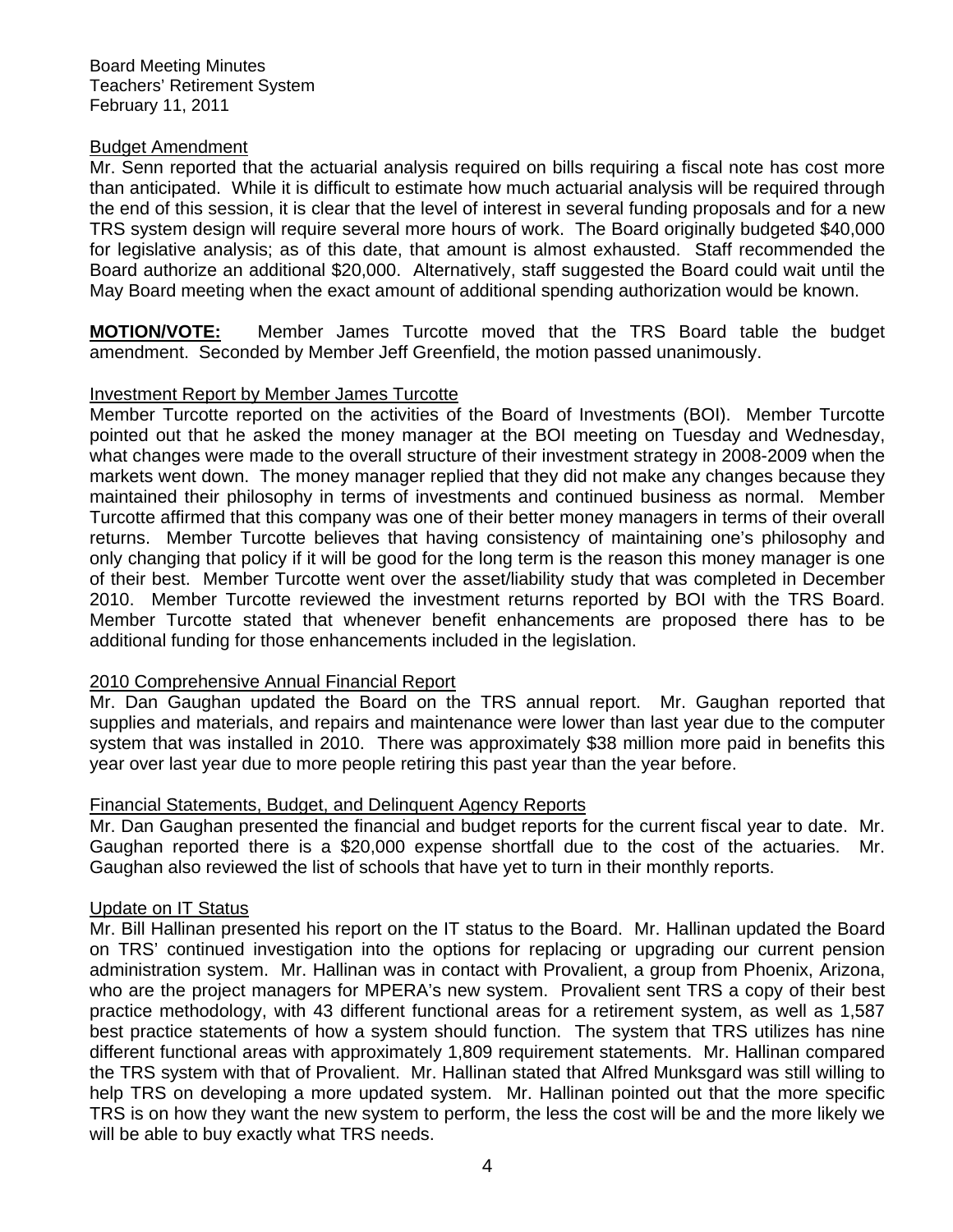Board Meeting Minutes Teachers' Retirement System February 11, 2011

#### Strategic Plan Status Report

Ms. Tammy Rau reviewed the Strategic Planning Progress Report with the Board. Ms. Rau stated that employers are reporting insurance online for the last three years, and that active members and benefit recipients are also able to go online to see their accounts. Ms. Rau remarked that there would be a new handbook in July for new TRS members. Ms. Rau mentioned that TRS has started using Adobe Connect to hold Retirement Planning Presentations and that Ms. Janet Cooper and Ms. Johnelle Sedlock had just given their first one with Great Falls Public Schools. The feedback from the seminar was very positive. Ms. Rau also reported that both Ms. Cooper and Ms. Sedlock would be holding Conference Call appointments with members as a way for members to have more access to our services. Ms. Rau stated that small cameras were purchased for Ms. Cooper and Ms. Sedlock so that members can have a one-on-one session with a Benefit Officer in lieu of having to drive, especially during winter weather. Member Dubbs said this was not a bad idea and may be willing to be the first one to try a Webinar conference.

Ms. Rau pointed out that if either the IT Manager or IT Specialist positions became vacant, TRS would have to recruit someone to fill the position, as they are both cross-trained and can back up one another in the event that one of them is out. Member Dubbs expressed his concern that a review would need to be done every so often. Chairperson Peiffer mentioned that she has heard that members really seem to like the video tutorials. Ms. Rau pointed out that TRS would be able to record the seminars so that they would be available for a member to see at their convenience. Member Dubbs mentioned that he would like a tour of the website to show everything that was available to TRS members. Board Members agreed that they would like to try a Webinar for a special Board meeting. Member Layman suggested a summer retreat for Board training with a different theme each time, e.g., Information Technology, updating Board policy handbook, refresher training on policies, etc. Ms. Rau and the Board members discussed a possible overlap of personnel in the event that a position were to become vacant and someone would need two to three months of training with the person already in that specialized position in order to be properly prepared to take over. Member Pancich asked about the TRS Newsletter and Communication Officer position. Ms. Rau responded that it was put on hold due to the economic environment and TRS funding status. There was discussion of creating a limited access directory for Board members with all documentation in PDF format for the upcoming meeting to eliminate postage.

#### Next Meeting Dates

The Board reviewed the dates for the upcoming year's meetings. The dates are May 13, September 30, and November 18, 2011.

#### **RETIREMENT REPORT**

## **Service Retirements and Survivor Benefits** The Board reviewed the list of members who had recently retired.

#### **CLOSED MEETING**

#### Executive Session to Discuss Disability Applications

Chairperson Peiffer directed the meeting to be closed at 2:00 PM to discuss and review disability applications since the individual's right to privacy information pertaining to their application for disability benefits clearly exceeds the merits of public disclosure.